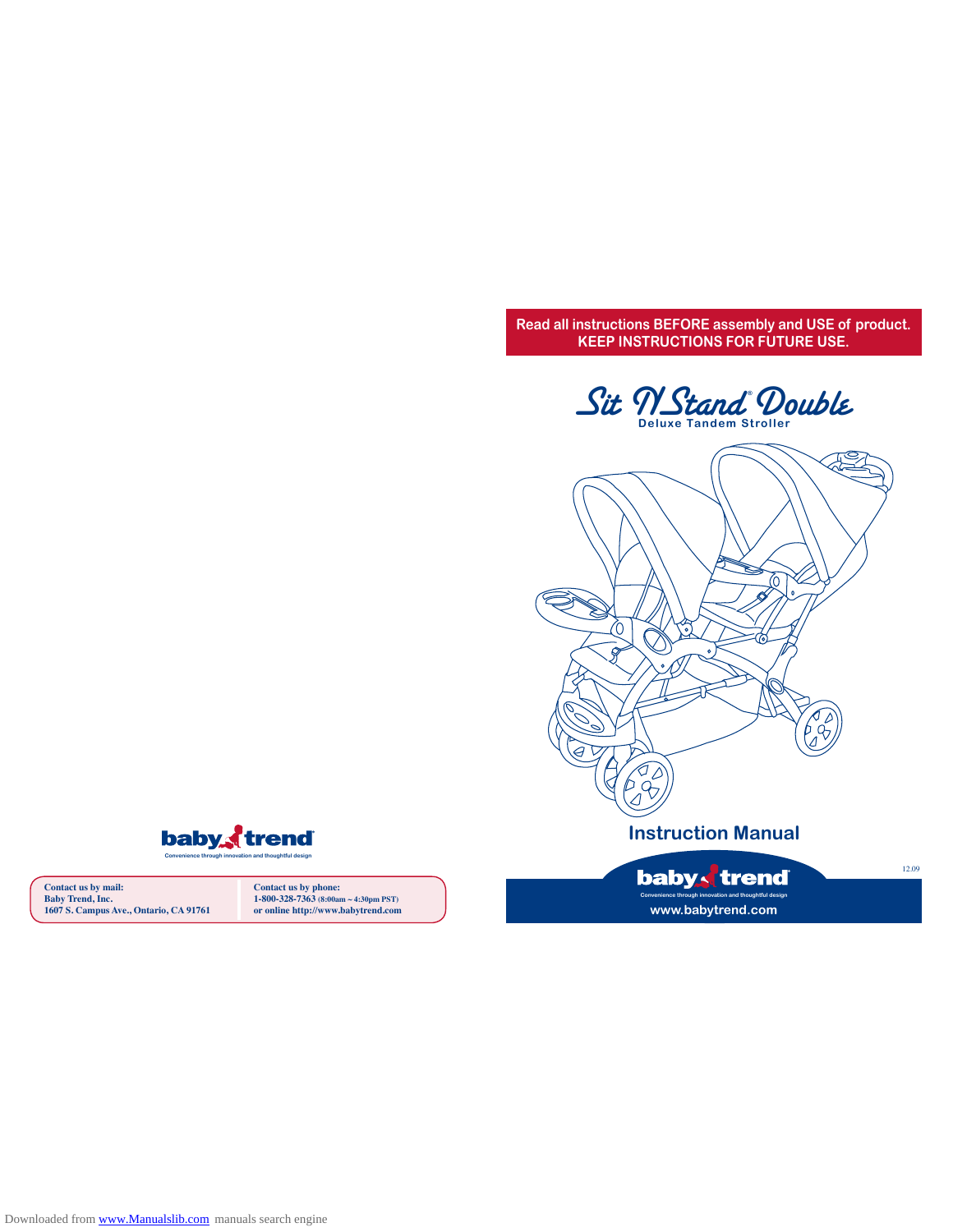# **WARNING PARTS**

- **WARNING: Please follow all of these instructions to ensure the safety of your child. Keep these instructions for future reference.**
- **WARNING: Failure to follow these instructions could result in serious injury or death. Avoid serious injury from falling or sliding out, always use the safety harness and insure that the children are properly positioned according to these instructions.**

....................

## **WARNING: Never leave children unattended.**

- • Purses, shopping bags, parcels, diaper bags or accessory items may change the balance of the stroller and cause it to become unstable.
- The maximum weight that can be carried in the storage basket is 5 lbs, parent tray and child tray is 3 lbs. Seat Belt storage pocket: To store seat belt only, maximum weight is 1 lb. Excessive weight may cause a hazardous unstable condition to exist.
- Be certain the stroller is completly opened and locked in place before allowing a child near the stroller.
- The rear stand on platform / jump seat is designed for a child who is at least 2 1/2 years old and is not over 40 inches tall. Use of the stroller with two  $(2)$  children weighing more than 40 pounds each, or children totaling more than 80 pounds, will cause excessive wear and stress on the stroller and may cause a hazardous unstable condition to exist.
- **NEVER** use the stroller on stairways or escalators.
- **NEVER** allow your stroller to be used as a toy.
- To clean use only mild household soap or detergent and warm water on a sponge or clean cloth.
- Check your stroller for loose screws, worn parts, torn material or stitching on a regular basis. Replace or repair parts as needed.
- Discontinue use of stroller should it malfunction or become damaged. Please contact our customer service department to arrange for repair or obtain replacement parts.

*If you experience any difficulty with assembly, missing parts or use, please DO NOT return this item to the store. Retail stores are unable to properly assist you. Contact our Customer Service Department directly for assistance. Call toll-free 1-800-328-7363, Monday -Friday, between the hours of 8:30 a.m. and 4:30 p.m. (PST).*



**1** Copyright © 2008 - 2009, Baby Trend Inc., All Rights Reserved. Copyright © 2008 - 2009, Baby Trend Inc., All Rights Reserved. **2**

Check that you have all the parts for this model before assembling the stroller.







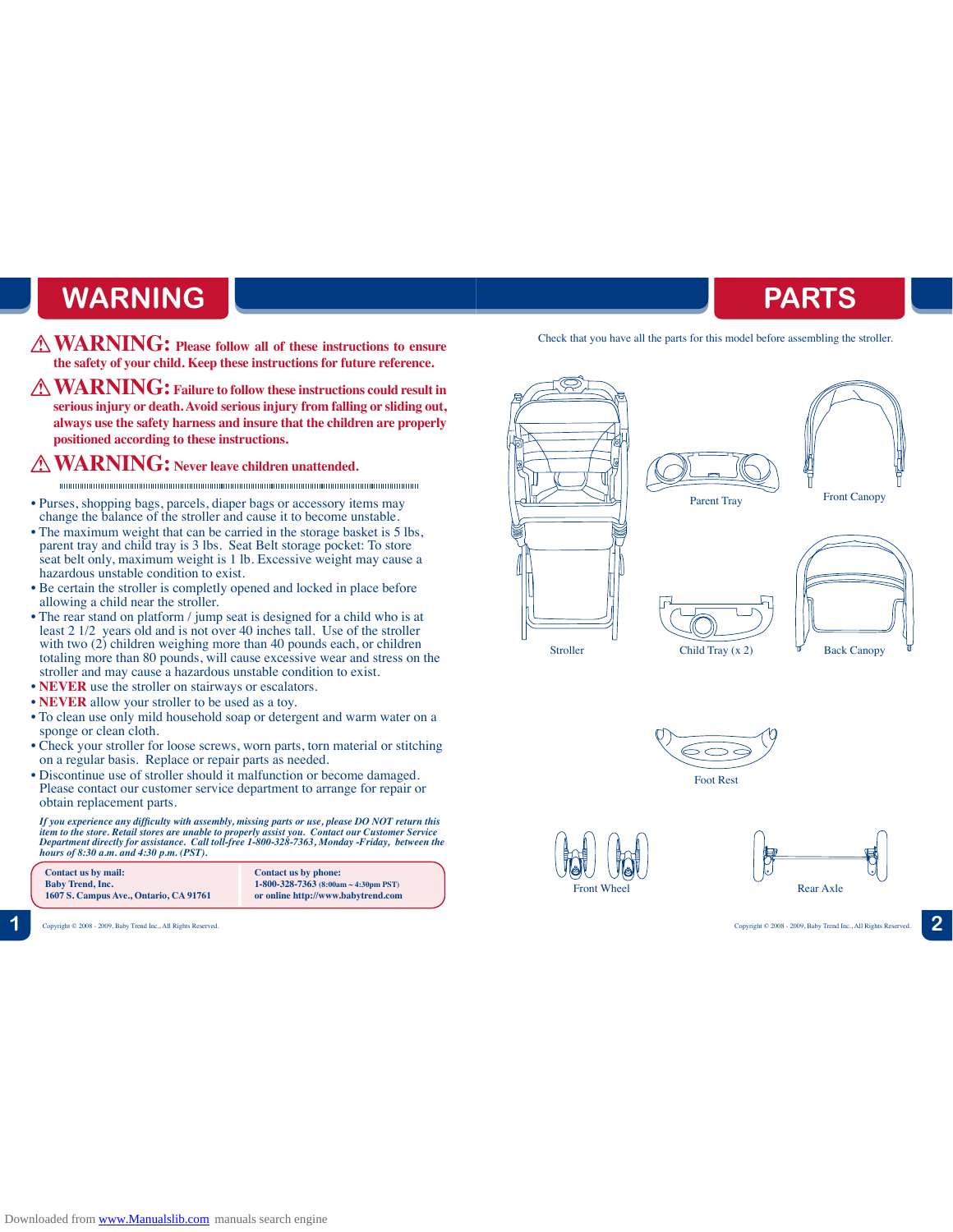# **ASSEMBLY**

**IMPORTANT! To ensure safe operation of your stroller, please follow these instructions carefully. Please keep these instructions for future reference.**

**IMPORTANT! Before assembly and each use, inspect this product for damaged hardware, loose joints, missing parts or sharp edges. NEVER use if any parts are mssing or broken.**

installed prior to use.

**FRONT WHEELS**

## **IMPORTANT! Adult assembly is required.**







## **REAR WHEELS**

they are both securely attached.

Position rear axle over the rear leg tubes, brake pedals facing the back. At the same time, push down applying equal pressure to both sides until they lock into place. (Fig. 4)

Remove stroller from box. The front wheels, rear wheels, child tray, and parent tray **MUST** be

To attach the front wheels, unfold stroller as described in the section following: • Unlock the release lever. (Fig. 2)

• Unfold stroller frame by sliding the RED thumb trigger to the left and squeezing the RED pull trigger (Fig. 1) while pulling backward on the stroller handle. (Fig. 2) To attach the front wheels, lean the stroller back so that it rests on the handle with the front and rear legs pointing upward. Position the front

wheels over the front leg tubes so that the hole in<br>the housing lines up and will slide onto the legs.<br>(Fig. 3) Firmly push down until the wheels lock<br>securely into place. Tug on each wheel to ensure

**Note: NEVER** use stroller if wheels do not lock into place. If you need assistance, please contact our customer service department at 1-800-328-7363, M-F, between 8am and 4:30pm, PST.

## **FOOT REST**

Snap foot rest onto front legs of stroller just below the seat. Push downward on the foot rest until it snaps onto the U-shaped frame cross member. (Fig. 5)



## **CHILD TRAY**

Push the tray downward and onto each side of the front armrests until both side snaps into place. (Fig. 6) Check that tray is securely latched in place. Repeat the above step for the rear child tray.

 **WARNING: The child's tray is not a restraint device: always secure your child with the seat belt. DO NOT lift the stroller by the child's tray. Use care when attaching the child's tray on the stroller with a child in the stroller.** 

### **To access the child seat:**

Pull one side of the release lever (Fig. 7) located on the underside of the child tray and lift upward. Either side of the child tray will lift and rotate out of the way to allow access to the front and rear seats. (Fig. 8)



 Copyright © 2008 - 2009, Baby Trend Inc., All Rights Reserved. Copyright © 2008 - 2009, Baby Trend Inc., All Rights Reserved. **3 4**

Fig. 8

**ASSEMBLY**

**To attach the child tray:**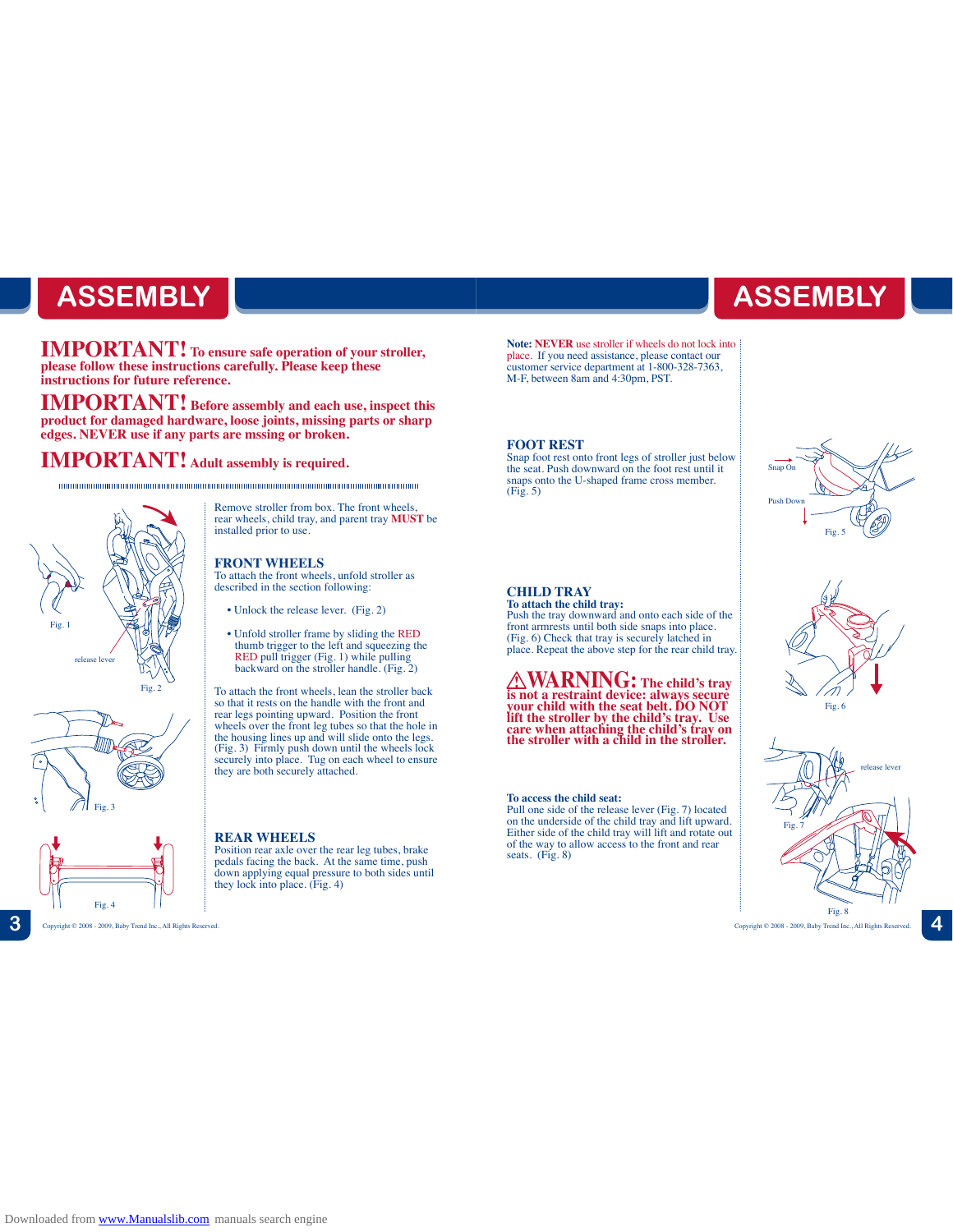

### **To rotate the child tray:**

In order to attach an infant car seat to the stroller, the child tray must be rotated to the vertical position. Press red buttons on both sides of the child tray to rotate down 90 degrees. (Fig. 9)

### Underside of the child tray



Fig. 10

Fig. 11

**To remove the child tray:** Pull both release levers located on the underside of each side of the tray and lift upward. (Fig. 10)

## **CUP HOLDER (sold separately)**

This is an optional accessory item that can be purchased online at www.babytrend.com. The removeable child tray can be replaced with 2 individual cup holders. It is ideal for an older child.

### **To attach the cup holder:**

Push the cup holder downward and onto each side of the front armrests until it snaps into place. (Fig. 11)

# **ASSEMBLY ASSEMBLY**

**CANOPY**<br>To attach the front canopy:<br>Line up the male fittings on the canopy with<br>the slots on the armrest and push both fittings<br>downward until snapped into place. (Fig.12) To<br>open the canopy, push forward on the front ed front edge.

### **To remove the front canopy:**

Press the snap botton under the armrest and pull to release the fitting from the slot. Repeat for the other side.

**To attach the rear canopy:** Line up the male fittings of the lower connection with the female fittings on the handle frame and push inward.( Fig. 13b) Lock upper connection of canopy into locking slots. (Fig. 13a) Fasten velcro to the stroller frame.

**To remove the rear canopy:** Unfasten the velcro from stroller frame. Press the upper snap bottons (Fig. 13c) located on the outter side of parent tray to release the upper connection, then press both snap bottons on the inner side of the lower connection and pull outward.

Note: The canopys are only needed when using the seated positions for your children. They are not needed when using with the infant car seats.

## **PARENT TRAY**

To attach the parent tray, position the tray so that the hinges for the storage compartment are facing foward. Snap the parent tray to the stand at the top of the frame. Check that the tray is securely latched in place. (Fig. 14)





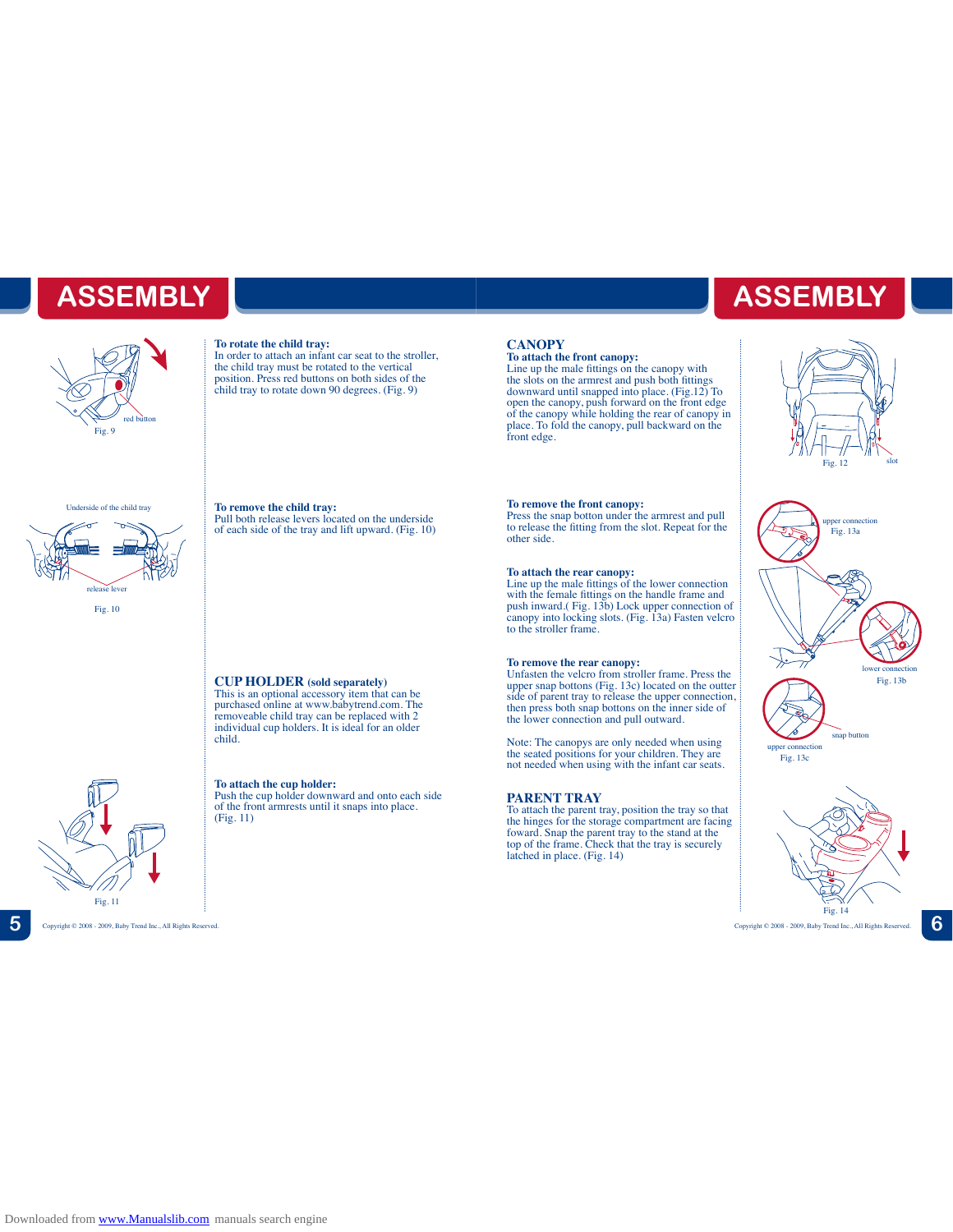**Before placing your children in the stroller, please follow the instructions below.**

## **WARNING: Always set**

**brakes when the stroller is not being pushed so that the stroller will not roll away. NEVER leave stroller unattended on a hill or incline as the stroller may slide down the hill.**

## **BRAKES**

To engage brakes, apply light downward pressure to the brake lever located on each rear wheel. The stroller may require slight forward or rearward movement in order to line up the teeth on the brake with each wheel brake cluster. (Fig. 15a) Check that the stroller will not move and that both brakes are properly applied. To release, gently lift up on the brake lever. (Fig. 15b)

## **TO SECURE THE CHILD**

**WARNING: Avoid serious injury from falling or sliding out. Always use the safety harness.** 

## **ASTRANGULATION HAZARD: Child can**

**strangle in loose straps. Never leave child in seat when straps are loose or undone.** 

## **TANDEM STOLLER - 5-Point Harness**

• The shoulder straps of the 5-point harness has 2 attachment positions. Select the loop position that places the shoulder strap level with, or below the top of the child's shoulder and feed the shoulder harness under the correct loop. To adjust harness slot unhook the shoulder strap from the crotch buckle. (Fig. 16) Feed the shoulder strap through the harness spread slots. You can access these slots from the rear of the seat. Feed shoulder strap through approiate slot and reattach shoulder strap to crotch buckle.

- Carefully place the child in the stroller seat and bring the safety harness around the child's waist and over the shoulders. Place the crotch strap and between the child's legs. Insert the male end of each shoulder / waist belt into the buckle on the crotch strap. Tighten the harness to be snug around the child's waist and over the child's shoulders. (Fig.17)
- To release, apply pressure to both sides of each male clip until the clip is released. (Fig. 18) This process requires a moderate amount of effort so as to prevent an accidental release by your child. **NOTE:** Buckles may be hard to release when 1st used.

## **TRAVEL SYSTEM - Safety Belt**

• Strap the safety belt over the infant car seat through the seat belt slots on the infant car seat, connect the buckles together (Fig. 19). The safety belts for the infant car seat is located in small pockets on outer sides of seat pads. Tighten the strap so the infant car seat fits snug and can't move. IT IS VERY IMPORTANT THAT THE INFANT CAR SEAT STRAP IS ALWAYS TIGHTLY FASTENED AROUND THE INFANT CAR SEAT. **NOTE:** When the stand feature safety belt is not used, you must store the stand feature safety belt back to its storage.

### **JUMP SEAT - 3-Point Harness**

Secure the child with the jump seat 3-point harness (Fig. 20) when child is sitting on the jump seat.

# **SAFETY SAFETY**









Fig. 15a

Fig. 15b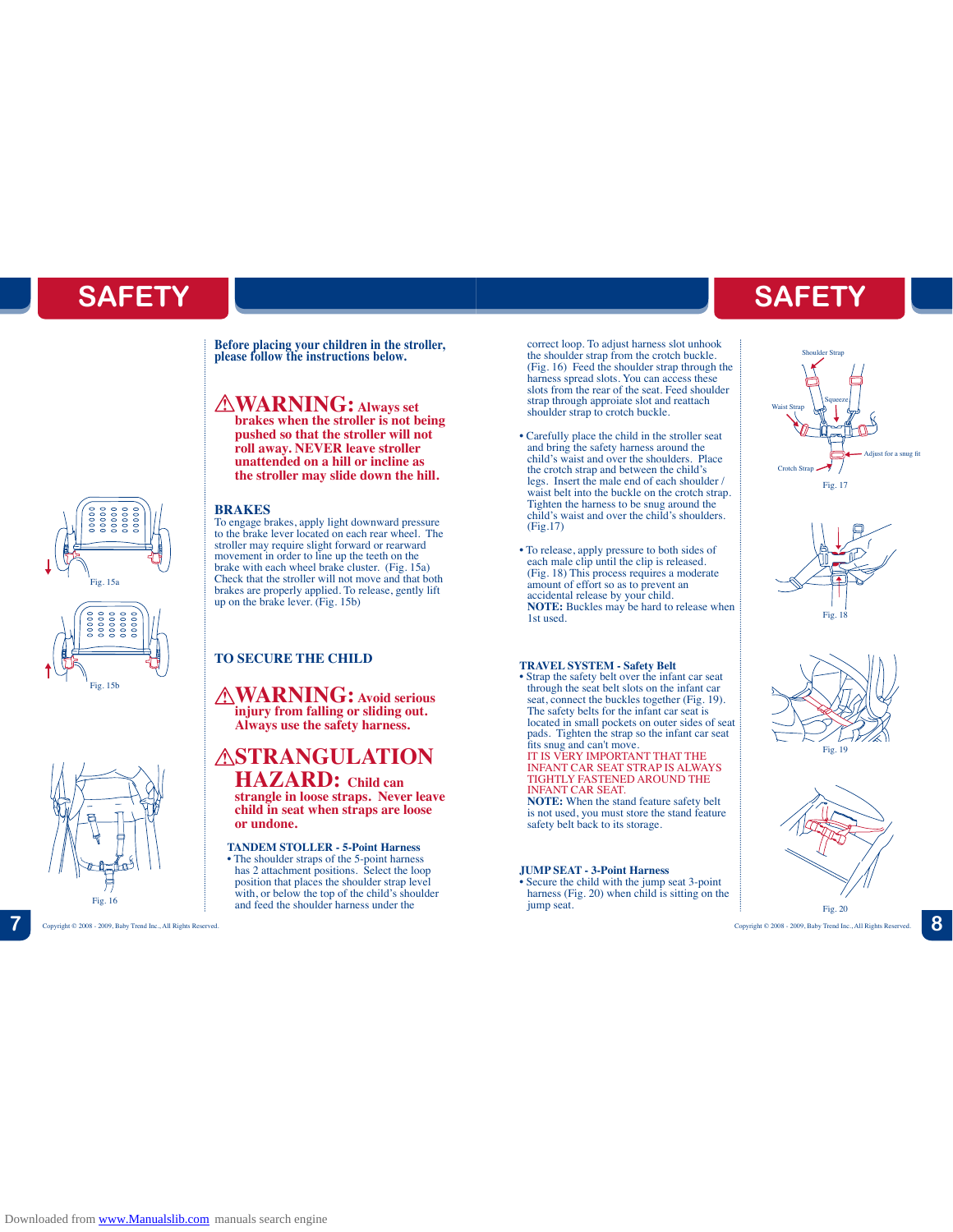# **SAFETY**









## **PLATFORM - Safety Belt**

• Secure the stand feature safety belt behind child and engate buckle (Fig. 21). This is the same safety belt you use to secure the rear infant car seat.

## **TO RECLINE SEATS**

### **FRONT SEAT**

The front seat has a two position recline. To recline the seat, rotate the recline bar and press backward on the seat back. (Fig. 22) To place the seat in the upright position, press upward on the seat back while rotating the recline bar.

## **WARNING: The upright position should be used only for a child that is at least 6 months old.**

### **REAR SEAT**

To recline the rear seat locate the plastic adjuster and squeeze the ends. Loosen or tighten the strap to your desired recline position. (Fig. 23)

## **TO ATTACH INFANT CAR SEAT** To attach Baby Trend infant car seats, rotate child trays to the vertical postion first. See rotate child

tray for more details.

**WARNING: When loading, car seat in REAR position first, then 2nd car seat in FRONT position. When unloading, remove FRONT car seat first then REAR car seat.**

## **WARNING: Avoid serious injury from falling, ALWAYS use the safety belt to secure both of FRONT and REAR car seats.**

### **Attach the rear infant car seat:**

Recline the back seat to the lowest position. Turn the red tabs inward on the stroller frame. (Fig. 24) Position the infant car seat, facing toward the rear of the stroller, so that the seat shell goes into the rear child tray and latches into place. (Fig. 25)

### **Attach the front infant car seat:**

Recline the front seat back. Postion the infant car seat, facing toward the rear of the stroller, so the seat shell goes into the front child tray and latches into place. (Fig. 25)

Check that the infant car seat is firmly locked onto the child tray then STRAP THE SAFETY BELT OVER THE CAR SEAT through the seat belt slots on the infant car seat, connect the buckles together. (Fig. 26) Tighten the strap so the infant car seat fits snug and can't move.<br>IT IS VERY IMPORTANT THAT THE INFANT<br>CAR SEAT STRAP IS ALWAYS TIGHTLY<br>FASTENED AROUND THE INFANT CAR SEAT.

### **To remove infant car seat:**

Squeeze the release handle located at the foot-end of the infant car seat and carefully lift upward. (Fig. 27)

# **SAFETY**









Copyright © 2008 - 2009, Baby Trend Inc., All Rights Reserved. Copyright © 2008 - 2009, Baby Trend Inc., All Rights Reserved.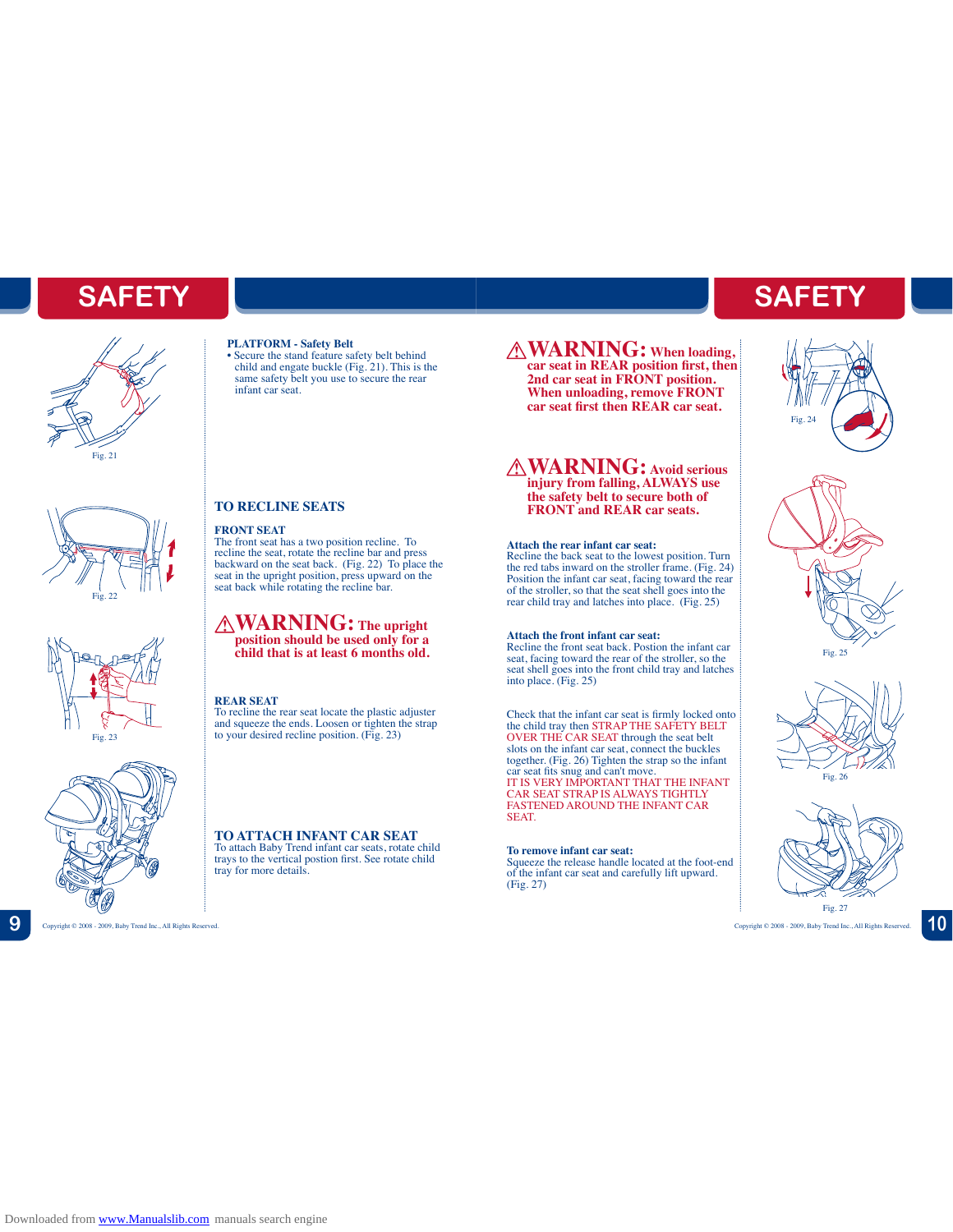# **JUMP SEAT**

Upper D-ring

Fig. 28

Lower

Fig. 29

Jump Seat Pad

 $\epsilon$  $\circ$ 

Fig. 30

 $\circ$  $\circ$  $\Omega$  To use jump seat, please remove the rear child tray, rear canopy and rear seat.

**JUMP SEAT**

## **WARNING: The rear**

**platform and jump seat are designed to accommodate a child who is at least 2 1/2 years old, has good balance and coordination, and is not over 40 inches tall.**

**To remove the rear child tray:** See page 5 for details.

**To remove the rear canopy:** See page 6 for details.

**To remove the rear seat:** Detach the recline strap from the frame by folding<br>and sliding the strap through the "D-ring" located<br>on the end of the strap (Fig. 28). Unbutton the<br>upper (Fig. 28) and lower seat fabric from the<br>frame (Fig. 29). The crot the slot. DO NOT remove the crotch strap from the seat.

**WARNING: Do not use jump seat at this point. The harness strap must be adjusted before proper and safe use can commence.** 

**To adjust the croth strap:** Adjust the croth strap for rear facing sitting postion.

• Remove the jump seat pad, pull croth strap towards the rear of the stroller so the croth strap will be orientated closer to the edge of the jump platform (Fig. 30).

• Feed the crotch buckle strap through provided slot (Fig. 31). Place jump seat pad over the jump seat. Button the jump seat pad to the stroller frame (Fig. 31).

To attach the rear seat, reverse the above steps.



**JUMP SEAT**







**SIT ON JUMP SEAT**

Position the child on the platform on the back of the stroller. Be sure child is standing facing foward and hands are holding frame. Secure the stand feature safety belt behind child and engate buckle (Fig. 33). Be sure that the child's feet are fully on the platform at all times.

seat belt around the child's waist, and buckle to the crotch strap (Fig. 32). Adjust the seat belt to be snug around the child's waist.



**11** Copyright © 2008 - 2009, Baby Trend Inc., All Rights Reserved. Copyright © 2008 - 2009, Baby Trend Inc., All Rights Reserved. **12**